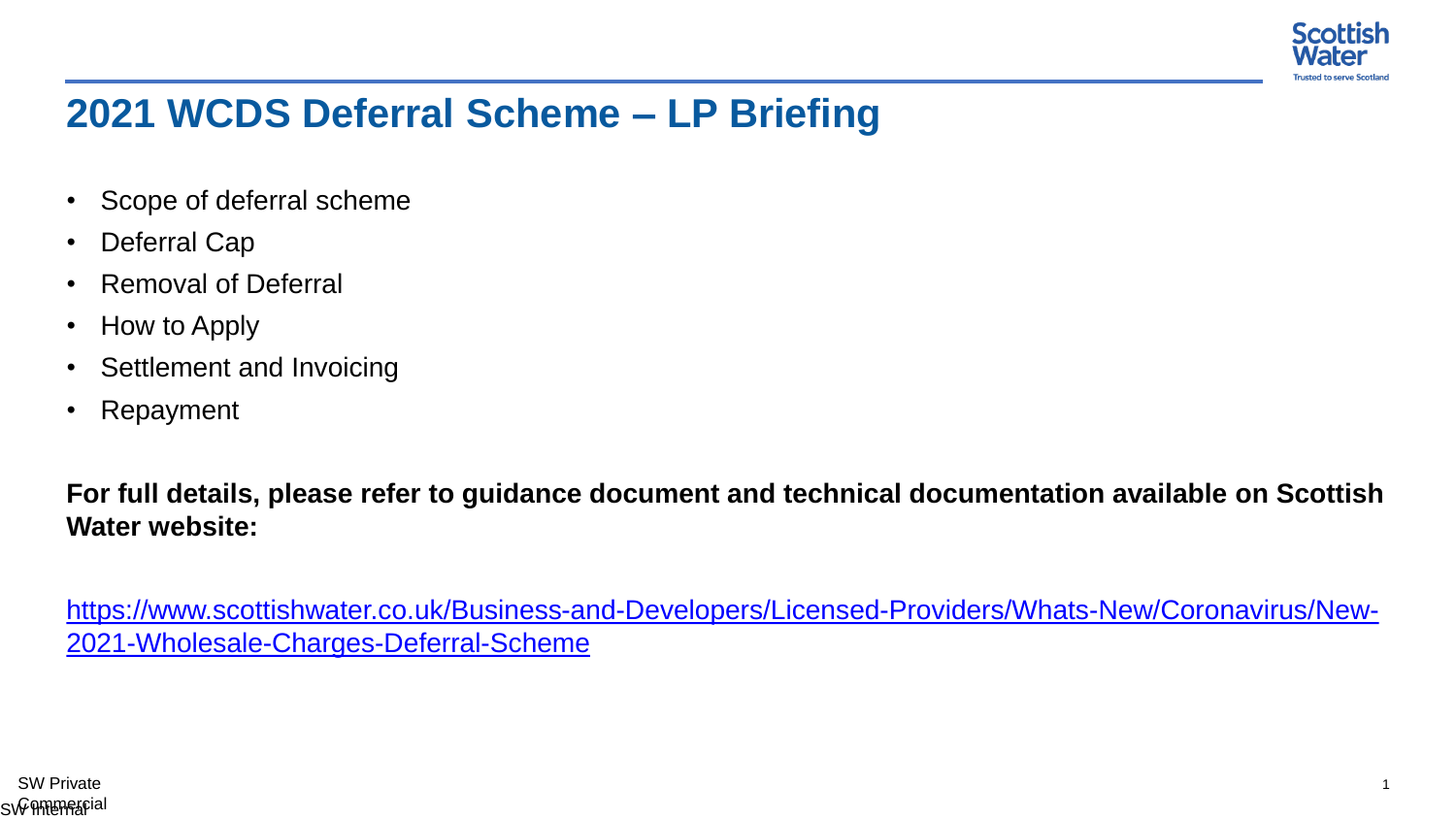

### **Scope of New Deferral Scheme**

- <=25mm Metered, Unmetered & Drainage-only customers
- Does not apply to Trade Effluent charges
- Up to 100% of wholesale charges at SPID relating to May 2021 31 March 2022 can be deferred

Deferrals available for:

- '**Deferring Customers**' where extended payment arrangements agreed at retail level due to COVID
- '**Non-Engaging Customers**'
	- Retail charges are unpaid and overdue
	- Customer has not engaged in efforts to discuss payment arrangements during COVID
	- Debt recovery process is in progress
	- Up to 6 months deferral from 1 May 2021
- **Unmeasured Customers**  waiving of volumetric charges for unmeasured customers impacted by COVID and seeking to switch to metered charges will continue as per old 2020 WCDS scheme. To be eligible, must have pseudo meter, open reassessment request or be gap site where meter install wasn't feasible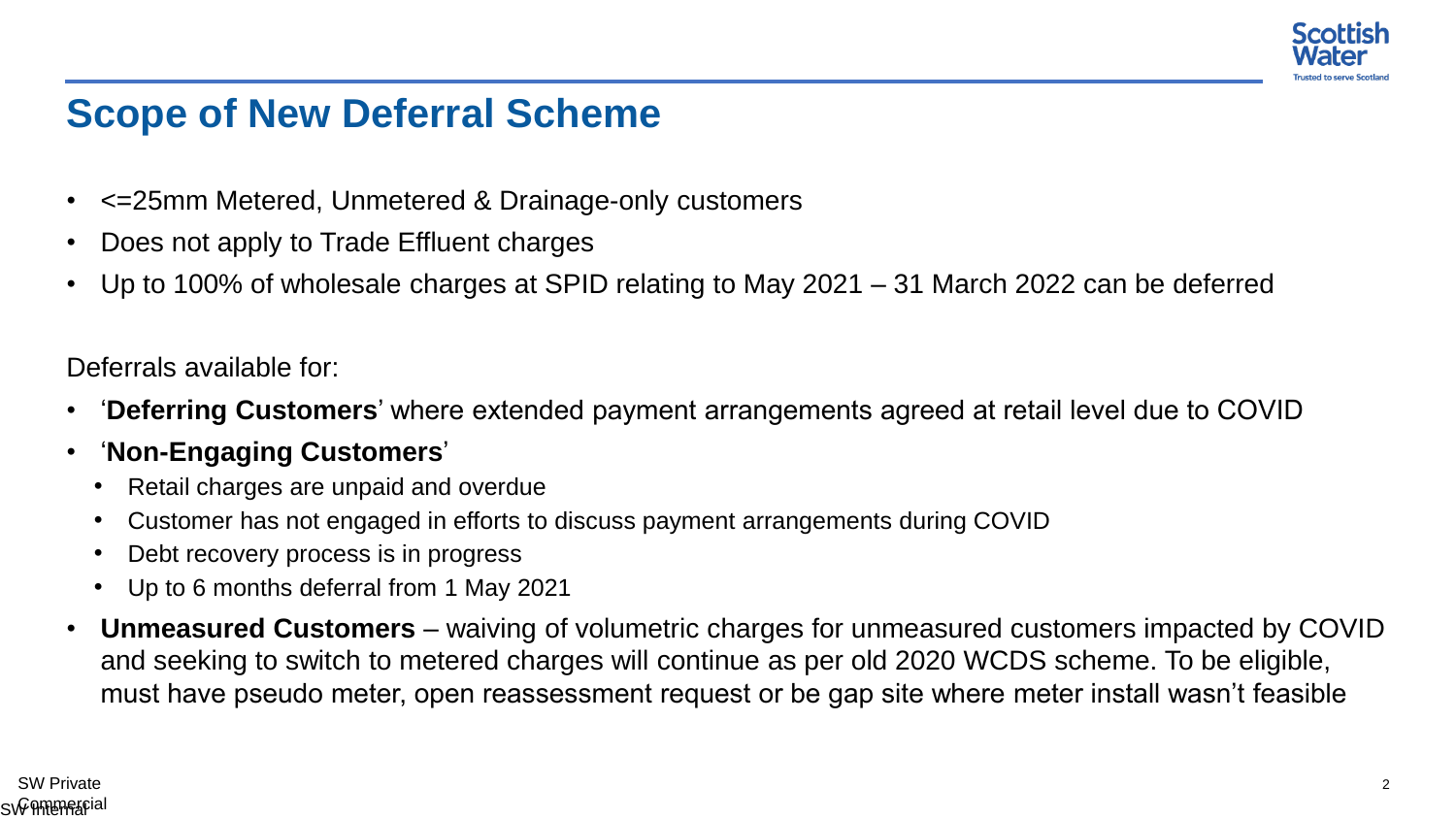

# **Deferral Cap**

#### **Cap on Deferrals**

- Up to 10% of Eligible Charges can be deferred
- Eligible Charges = LP's total charges for <=25mm Metered, Unmetered & Drainage-only SPIDs (including value of previous deferrals)
- Cap will be calculated based on Eligible Charges and deferrals in any given month

### *Example:*

- *LP's monthly charges for eligible Supply Points would have been £1 million before deferrals, comprising £950K in undeferred wholesale charges and £50K of agreed deferrals,*
- *Total Eligible Charges will be £1m and the monthly deferrals cap will be £100K i.e. 10% of £1 million.*
- Credit security required for increased cap above 10%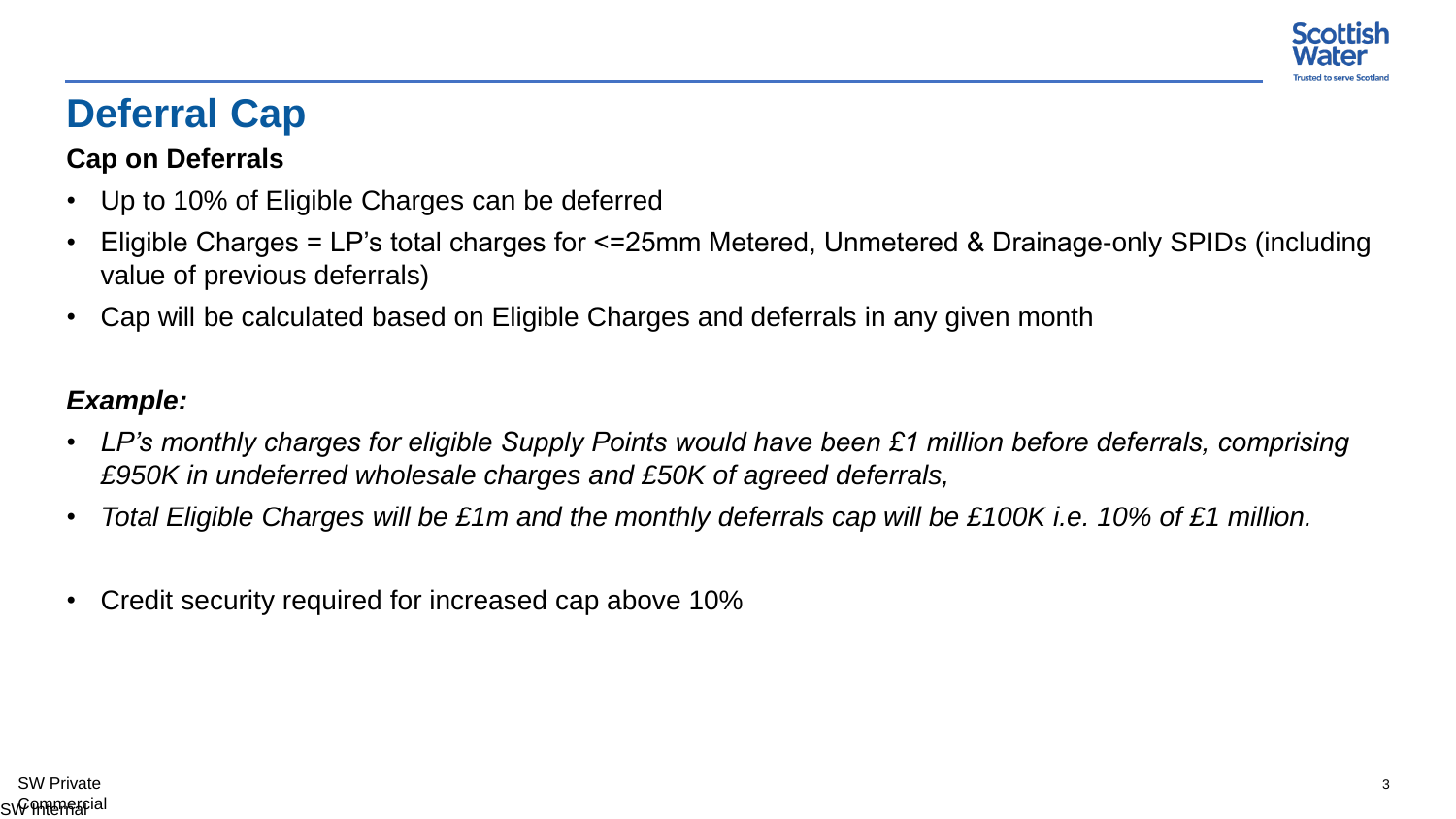

## **Removal of Deferral**

LP to notify SW in following circumstances:

- **Deferred Customer** repays all deferred retail charges wholesale deferral ends with backdated effect
- **Deferred Customer** stops deferring new retail charges wholesale deferral ends from that date forward
- **Non-engaging Customer** engages during 6 month recovery process and agrees payment terms redesignated as a **Deferred Customer**
- **Non-engaging Customer** pays any outstanding charges relating to scheme period wholesale deferral ends with backdated effect
- **Unmeasured Customer** able to restart using water waiving of volumetric charges ends from that date
- Customer transfers out to another LP wholesale deferral ends from date of transfer
- If **Non-engaging Customer** fails to engage during 6 month recovery process deferral removed at end of 6 months with backdated effect. **All Non-Engaging deferrals therefore removed on 1 Nov 2021**
- After any removal of deferral, charges become due at next scheduled settlement run
- All remaining deferrals automatically unwind in monthly instalments from Mar 22 Jan 23 before RF run (May 21 deferrals removed in R4 run issued Mar 22, Jun 21 deferrals removed in R4 run issued Apr 22 etc.)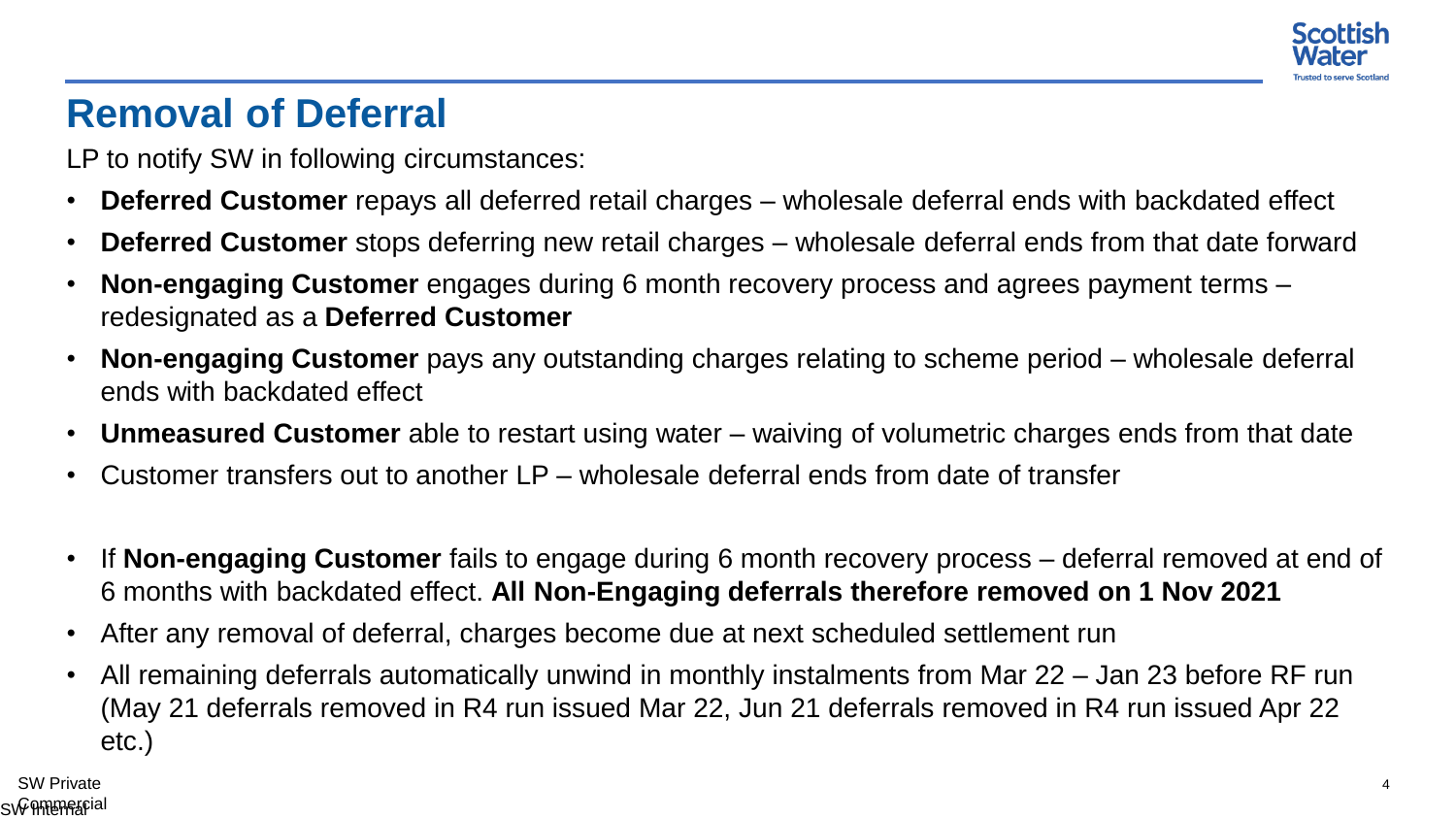

# **How to Apply**

- Bulk applications via e-mail to WCDS@scottishwater.co.uk using simplified WCDS templates
- Declaration included with application (confirming SPIDs' eligibility for scheme)
- Applications accepted until 31 March 2022
- Separate templates for:
	- Application for Deferral (Deferred and Non-Engaging Customers)
	- Unmeasured Customers (waiving of volumetric charges)
	- Change of SPID from 'Non-Engaged Customer' to 'Deferring Customer'
	- Change of deferral % (forward looking only)
	- Removal of deferral exiting the scheme
- Acknowledged within 1 day
- Eligibility check and application value checked against cap
- Responses typically within 5 business days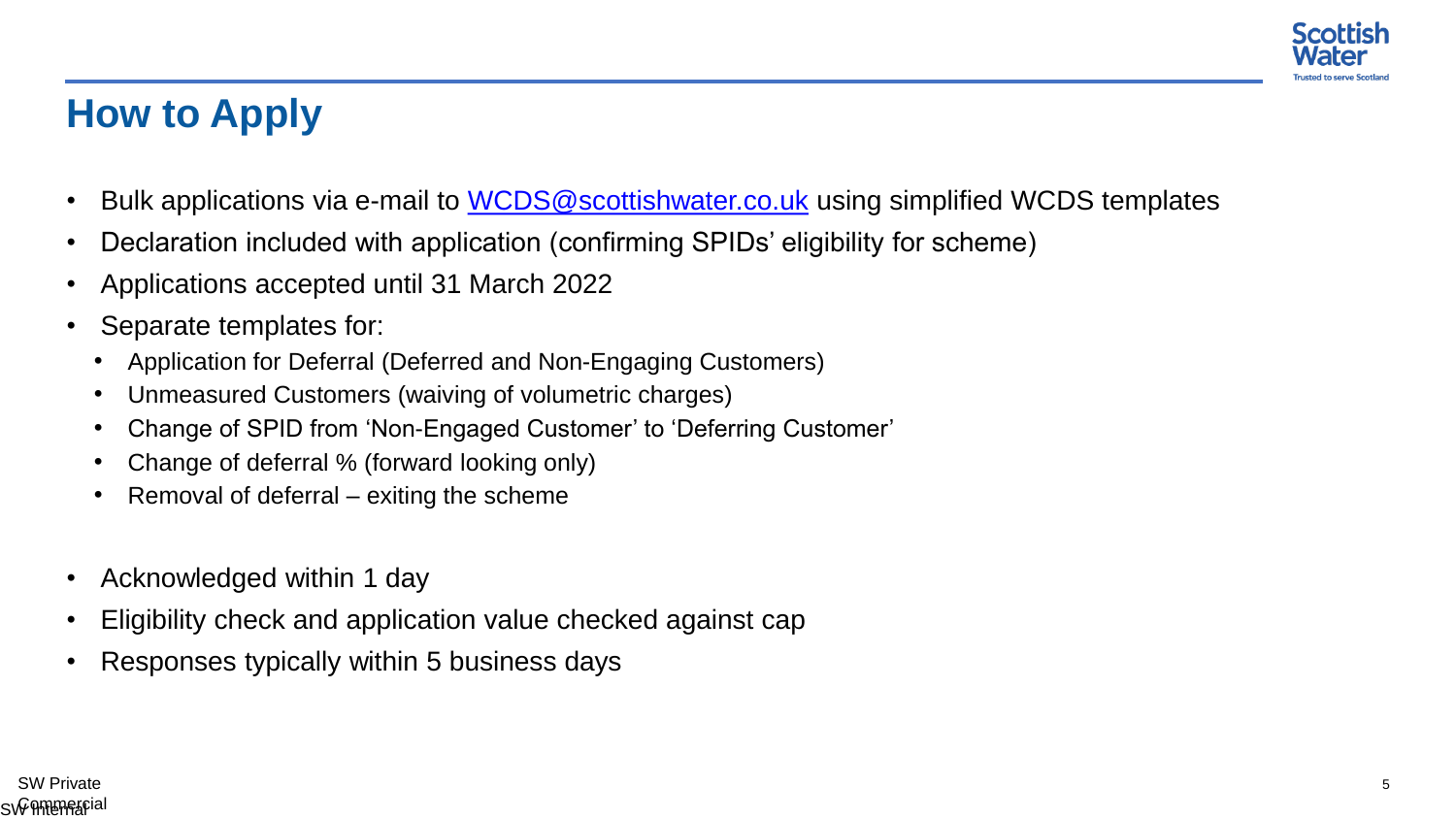

## **Settlement and Invoicing**

#### **Central Systems and Settlement**

- Deferrals applied via D2006 Section 29E % Discount
- Unmeasured adjustments applied via D2015 Vacant flag include 'WCDS' in D4003 Text Comment field
- Existing validation on vacancy transactions to be removed shortly LPs will no longer need to apply to SW for validation code for BAU vacancy changes

### **Invoicing**

- Once applied in Central Systems, deferrals will be applied at next scheduled settlement runs for affected period
- Credits and invoices will follow normal settlement processes and timetable
- As per WCDS, deemed charges (estimate of deferred charges, not payable at time of issue) invoiced at start of deferral, revised at each settlement run and cancelled at end – accounting safeguard in case of LP insolvency and POLR